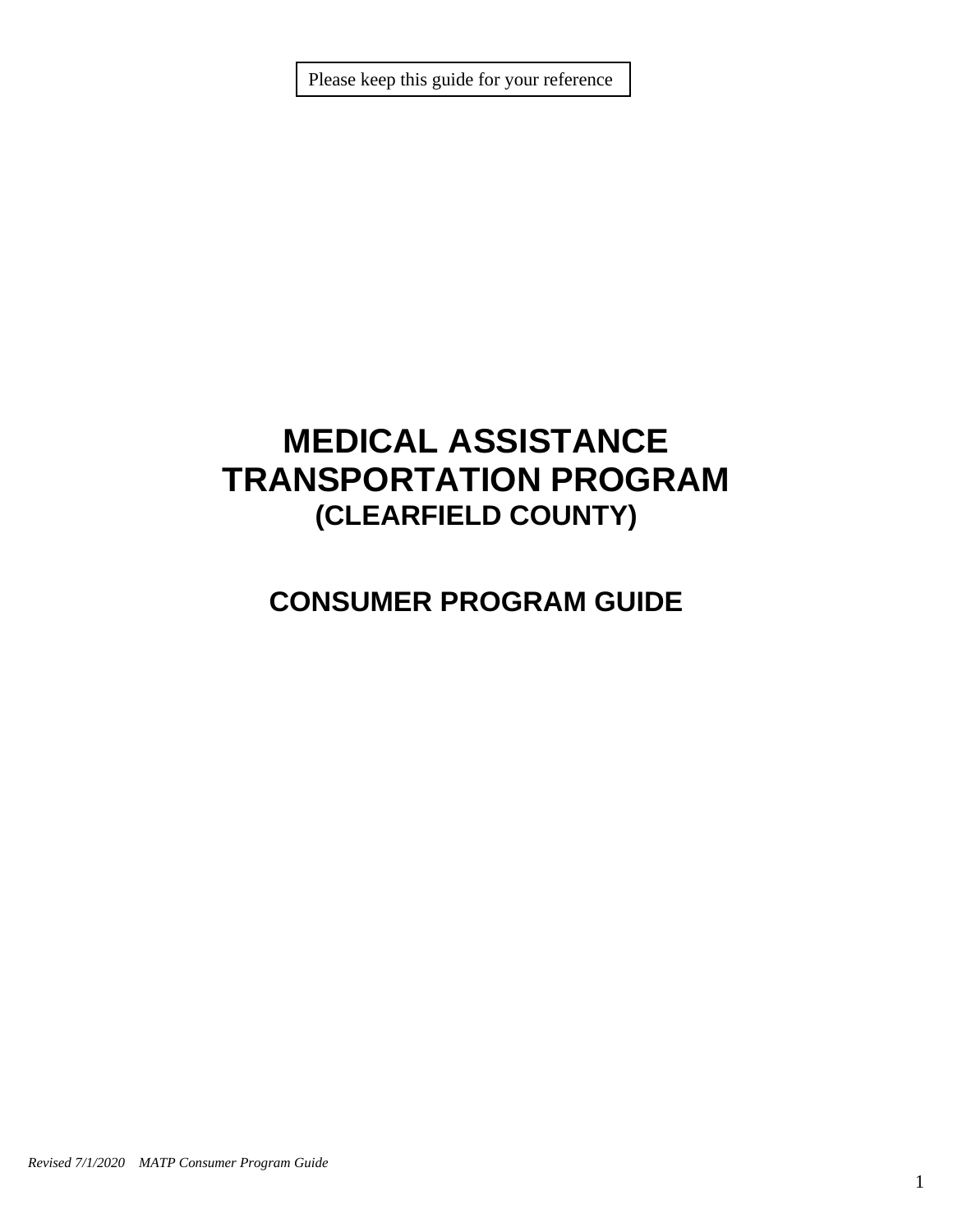# **MEDICAL ASSISTANCE TRANSPORTATION PROGRAM Clearfield County**

# **INDEX OF CONTENTS:**

|    | <b>Description</b>                                                                         | Page     |
|----|--------------------------------------------------------------------------------------------|----------|
| 1. |                                                                                            |          |
| 2. |                                                                                            |          |
| 3. |                                                                                            |          |
| 4. |                                                                                            |          |
| 5. |                                                                                            | 5        |
| 6. | Bus Reimbursement – Fixed Route (2 <sup>nd</sup> mode)                                     |          |
| 7. | Para transit Arranged Transportation Guidelines (3rd mode; 4th mode/65+) 5-6               |          |
| 8. |                                                                                            |          |
| 9. |                                                                                            |          |
|    |                                                                                            |          |
|    |                                                                                            |          |
|    |                                                                                            |          |
|    | <b>Inappropriate Behavior / Suspensions</b><br><b>Reduction of Services / Terminations</b> |          |
|    |                                                                                            | 9        |
|    |                                                                                            | 9        |
|    |                                                                                            | 9<br>10  |
|    |                                                                                            | 10<br>10 |
|    |                                                                                            |          |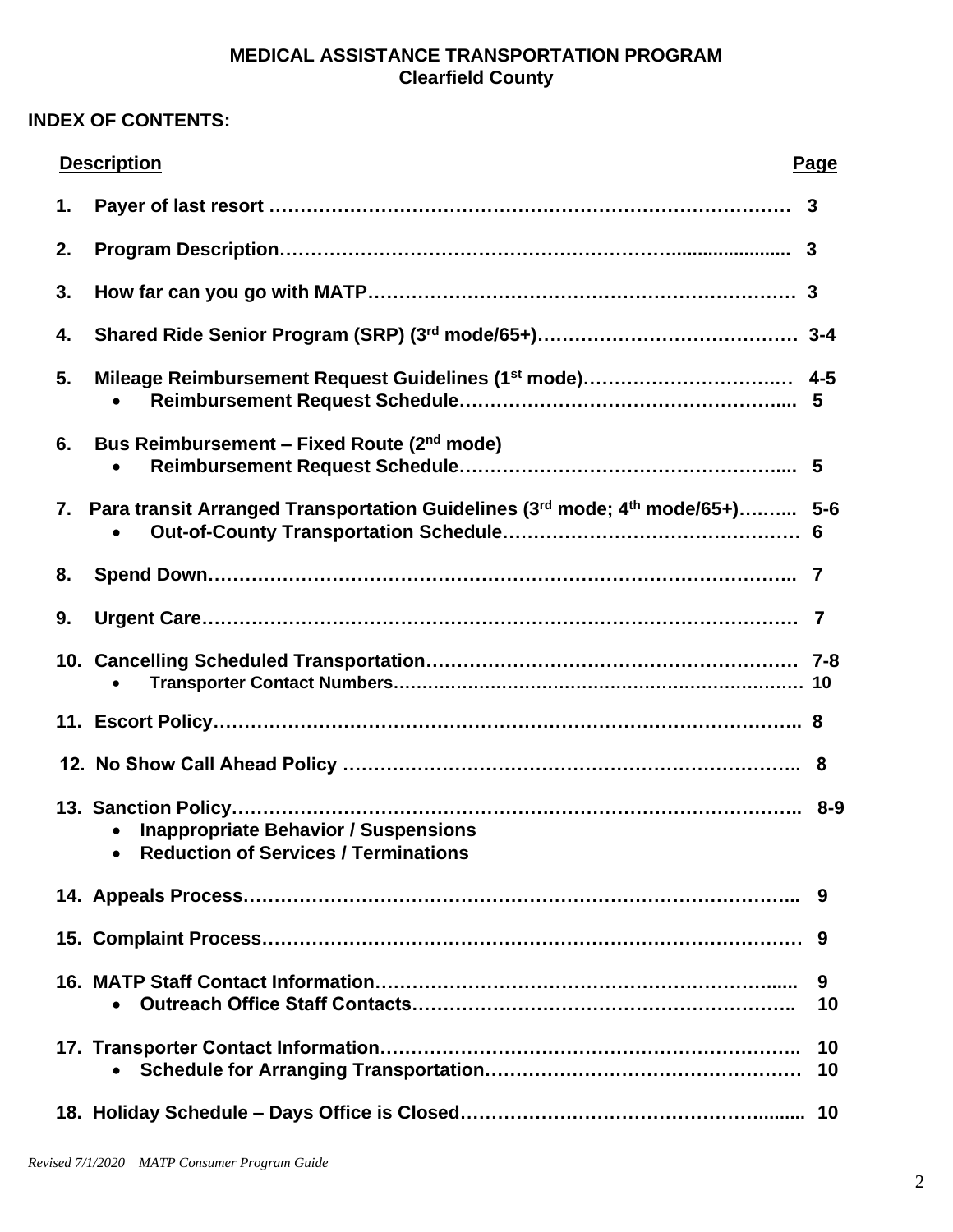#### **MEDICAL ASSISTANCE TRANSPORTATION PROGRAM Clearfield County**

### **CONSUMER GUIDE**

#### **\*\*\*MATP CANNOT PROVIDE TRIPS FOR EMERGENCY ROOM VISITS – PLEASE CONTACT THE COUNTY ASSISTANCE OFFICE - MATP IS NON-EMERGENCY TRANSPORTATION\*\*\***

The Medical Assistance Transportation Program mandates the most cost-effective mode of transportation be used. If you have no means of transportation, arranged transportation may be scheduled for you. **\*Your Access card must be active on the date the service is provided to be eligible for MATP services.\***

#### **1. MATP is payer of last resort:**

*a)* **Consumers must utilize all other services available to them prior to utilizing MATP.** 

# **2. The Medical Assistance Transportation Program (MATP):**

- *a)* **IS A SHARED RIDE PROGRAM**:
	- Members of a household or non-household ride together to the same medical destination areas
	- **ALL MEDICAL APPOINTMENTS PER HOUSEHOLD MUST BE COORDINATED TOGETHER AS MUCH AS POSSIBLE TO LIMIT TRANSPORTS**.

#### *b)* **Medical transportation can be provided for services that are payable by Medical Assistance insurance.** Such as:

• therapy, tests, dental, pharmacy , medical equipment suppliers, mental health & drug and alcohol treatments

#### *c)* **Transportation options:**

- mileage reimbursement:
- mass transit (bus) reimbursement;
- arranged Para transit

#### *d)* **Report update information:**

- **OBTAINING A VEHICLE IN THE HOUSEHOLD OR USE OF A VEHICLE, MUST BE REPORTED TO MATP STAFF IMMEDIATELY.**
- **Failure to report information or giving false information could result in a suspension or possibly termination for fraud and misuse of services:**

# **3. How far can you go with MATP?**

- *a)* **MATP is responsible for providing transportation services to get you to the medical care you need by:**
	- the least costly mode of transport
	- the most appropriate mode based on a Needs Assessment

#### *b)* **If you are enrolled in a Medical Assistance MCO (Managed Care Organization)**:

• transportation services can be provided for you to any medical provider within Clearfield County and by the outlined boundaries for out-of-county transports

# *c)* **If you are in Medical Assistance fee-for-service:**

- Transportation services can be provided for you to the provider who is closest to your home and who can meet your medical needs
- A more distant provider may be approved if medical documentation from your doctor is provided that states the more distant

# provider is required to meet your needs

# **4. Shared Ride Senior Program (SRP) with ATA:**

*a)* Senior consumers that are 65+ years of age are required to access the fixed route services first, if available. The consumer is able to ride free of charge

# *b)* **Effective 7/1/14**, **all consumers that are ages 65 and older are REQUIRED to utilize Penn DOT Shared Ride Senior Program**

**(SRP**) through the Area Transportation Authority prior to requesting MATP services for transportation services within Clearfield County SRP - eligible for an 85% discount of the fare cost with SRP

- Once registered for SRP, MATP will pay the remaining 15% of the fare cost, billed by ATA
- **Consumers must enroll in MATP** so they may utilize MATP for out-of-county trips that the SRP does not provide.

# *c)* **MATP staff will continue to schedule ALL transports** for the consumer (including SRP):

- If ATA SRP cannot accommodate a pre-scheduled trip, they will notify MATP and the consumer
- The consumer is to reschedule their appointment in coordination with ATA's transport schedule by asking ATA for available dates/times for transport first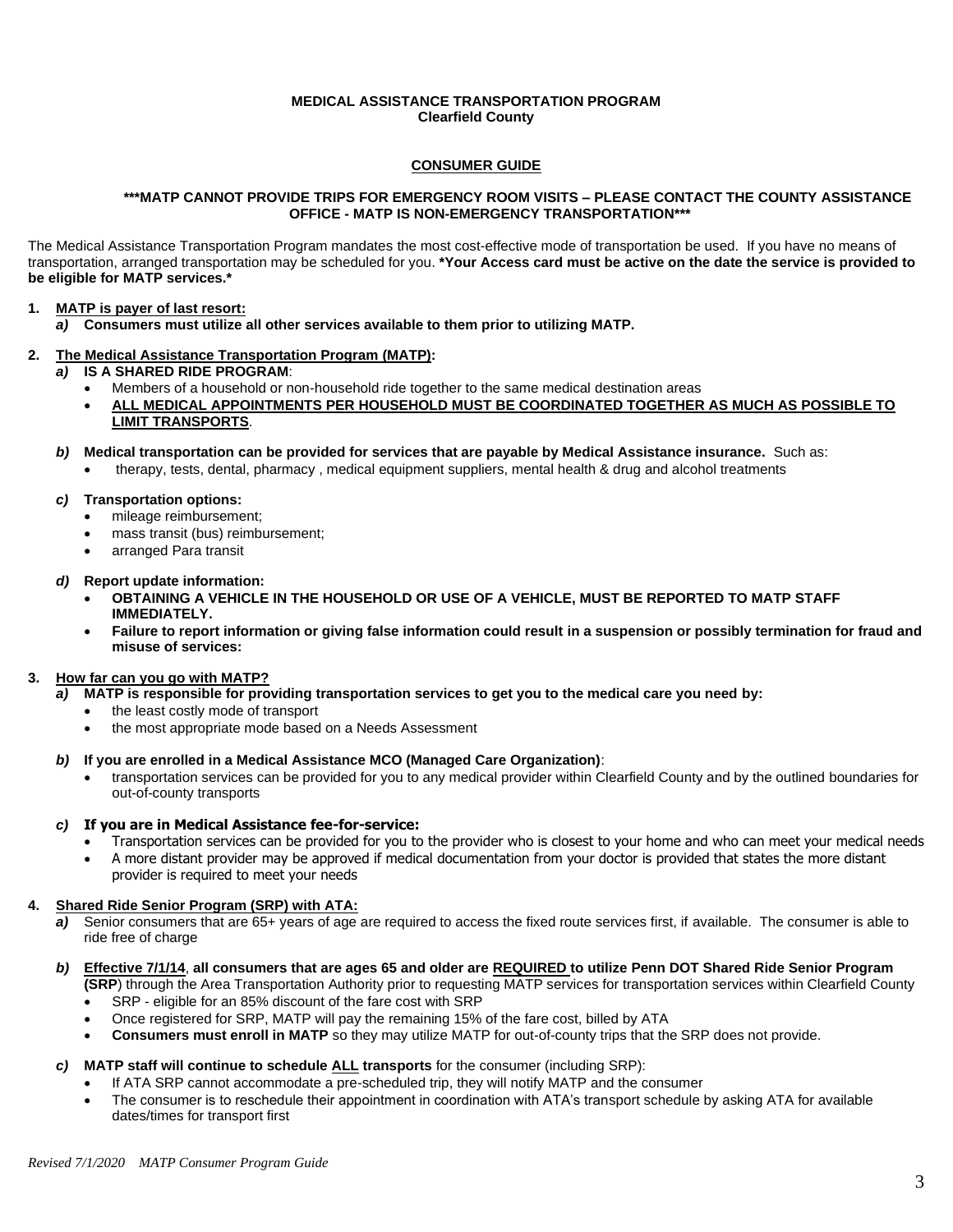- Some exceptions may apply in regards to appointments with specialists or pre-scheduled surgeries
	- o **Documentation will be required** prior to other transportation being scheduled.

# *d)* **SRP Charges**:

- Consumers will have **no cost to ride SRP** for eligible healthcare **except** in the following circumstances:
	- The transport date/time was scheduled incorrectly by consumer
	- o No MA eligible services were received
	- o If a consumer does not cancel the scheduled ride **at least one hour prior to the PICK-UP time**, the trip is considered a No Show and is no longer eligible for SRP discount
		- ATA will charge the consumer for the full fare cost
		- **MATP CANNOT PAY FOR THIS CHARGE**
		- ATA will not provide additional transports until the consumer makes payment
		- **MATP is also not permitted to provide other transports through MATP in this circumstance**
	- o Call or Demand service
		- If a consumer calls to schedule a same day transport (ATA's Call or Demand service) the trip is no longer considered SRP and is not eligible for the SRP discount
		- A request to make changes on the same day of a previously scheduled trip, the trip is no longer considered SRP and is not eligible for the SRP discount
		- **MATP CANNOT PAY FOR THESE CHARGES**
- *e)* **ATA will charge the consumer** for the full fare of the trip.
	- ATA will not provide additional transports until the consumer makes payment.
	- **MATP is not permitted to provide other transports through MATP in this circumstance**
- *f)* **MATP will pay the 15% fare cost for eligible trips, providing consumers submit the REQUIRED written verification of services received:**
	- Consumer must submit an ATA Shared Ride Senior Program Trip Report form each month for trips taken by SRP The consumer should fill out their portion of the form and have the medical provider sign the form where indicated to verify an eligible MA medical service was received.
	- You may list up to (5) trips **WITHIN THE SAME MONTH** on one form
	- Trip Reports **MUST** be submitted by the **10th day** of the month following your trip month (example: July forms are to be submitted by August 10<sup>th</sup>)
	- **Failure to submit Trip Reports may result in transportation services being discontinued**

### *g)* **If a senior consumer refuses to register with the SRP:**

• MATP is **NOT** permitted to provide another transporter for a trip that could be accommodated by ATA's SRP

# **5. Mileage Reimbursement Request Guidelines (Private Auto)- 1 ST REQUIRED MODE:**

*a)* **\*REIMBURSEMENT CHECKS WILL ONLY BE DISBURSED WHEN THE AMOUNT REACHES \$10.00 OR MORE.**

# *b)* **MATP gas mileage reimbursement**

- Rate is \$0.25 cents per mile
- Payable from the consumer's home, to the medical facility and back home
- Payable for the shortest, safest route

# *c)* **Complete a MATP Reimbursement Form**.

- If the form is not complete, it will be returned to you, delaying your reimbursement payment.
- Each person must have a separate form.
- **ONLY** complete the form for one person if attending the same location on the same day.
- Complete consumer's name, physical address (and mailing, if different), phone number, recipient number, and birth date

# *d)* **You may NOT claim mileage on your own form for transporting another consumer**

- Once enrolled in MATP, the consumer may request their own mileage reimbursement
	- **ONLY** one person may be reimbursed if going to appointments on the same day and at the same location
		- $\overline{\circ}$  Including those living in the same household OR separate households
			- o Appointments should be coordinated to limit trips
- If the driver of the vehicle is enrolled in MATP and going to appointments, he/she will be the **primary reimbursement recipient of everyone in the vehicl**e
- Other passengers requesting reimbursement for same dates and same locations will be denied
- Consumers claiming mileage for the same trips may be terminated from MATP for misuse of services

# *e)* Complete the following sections:

- Date of appointment, time of appointment, full name of medical provider and the town, hospital department, if applicable, client signature and date
- **ONLY the Medical Provider should sign in the space designated for their verification**. **DO NOT sign another person's name or initial in this space**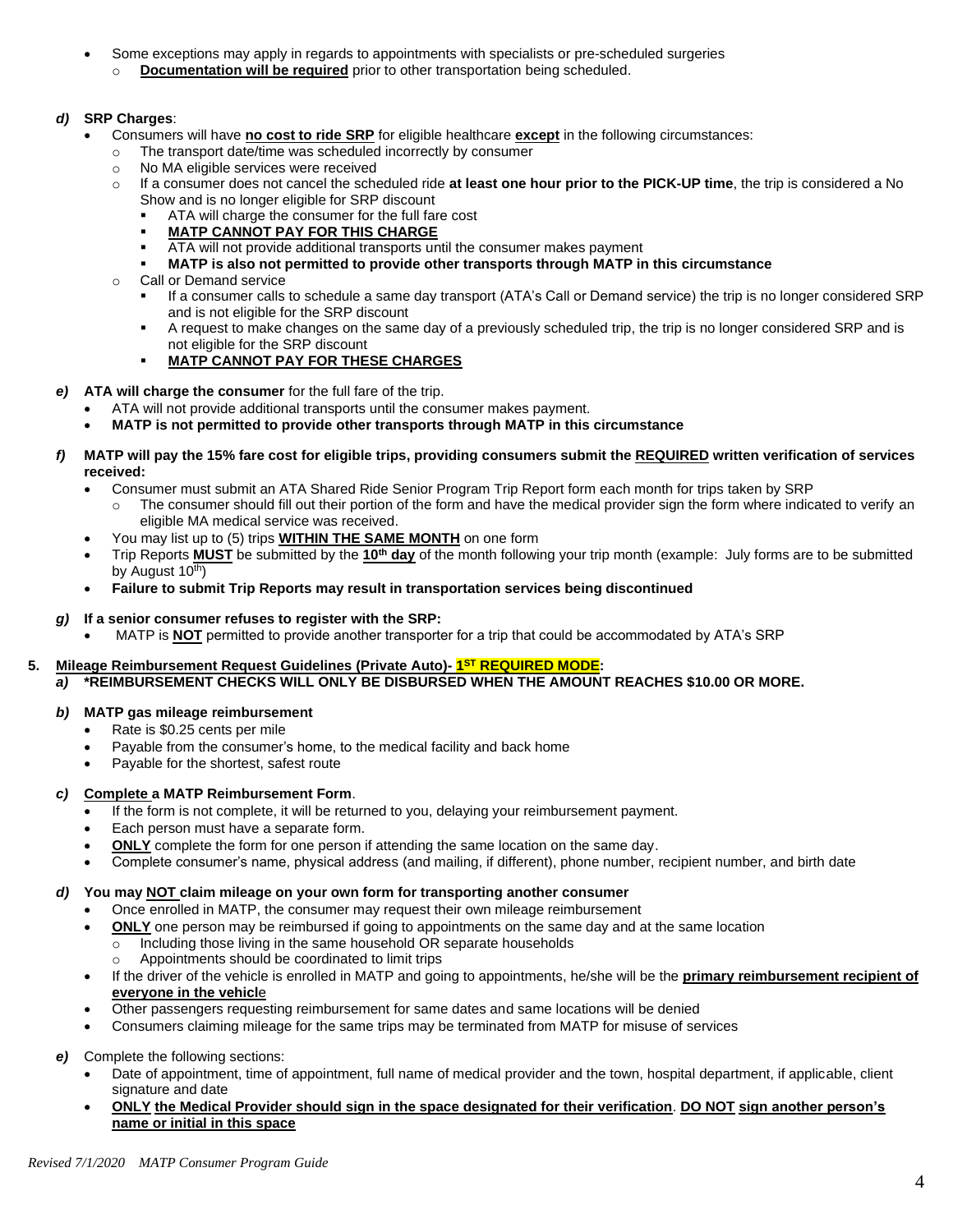- o This is forgery (fraud) and may result in termination from MATP service
- o Fraud is required to be reported to the Office of Inspector General for investigation and possible prosecution
- o If a medical provider signature is not obtained at the time of the appointment, you may request a printout of service dates or a written statement on the provider's letterhead and attach it to the form
- o A date of service printout is required for some specific medical providers

#### *f)* **List mileage one-way**.

- Mileage will be calculated as a round trip when processed, if applicable
	- Mileage will be reimbursed for appointments in conjunction with each other as a whole –not round trip for each
		- o Example: From consumer home to first medical appointment / from first appointment to second appointment / from second appointment back to home
- **Appointments should be scheduled in conjunction with each other as much as possible**
- *g)* **Pharmacy trips should be made in conjunction with appointments** as much as possible.
	- In most cases prescriptions can be filled on your way home
	- **If delivery service is available, you should attempt to utilize this service first**
	- Transportation services will only be made to one of the two closest pharmacies to your home **or** if you attend daily medical appointments, the closest pharmacy to your doctor's office
		- $\circ$  If the pharmacy closest to your home would require traveling in the opposite direction of your medical providers, etc. **– mileage will only be paid to one closest to the medical provider**
	- If you are by-passing the pharmacy on the same day of a scheduled medical appointment, a second trip to the pharmacy will not be reimbursed
	- If a more distant pharmacy is necessary, a written statement, on letterhead, with an explanation will be required from local pharmacies that are not able to provide a requested service for you

#### *h)* **Excessive mileage**

- Will be verified through an internet map service. These sites are used as a guideline in determining accurate mileage
- MATP staff may adjust mileage if determined to be excessive

#### *i)* **List appointments for each month** on separate mileage reimbursement forms

• Example:January trips on one form, start a new form for February trips and so on

#### *j)* **ALL TRIPS** for each month **MUST** be submitted **by the 10th day of the following month(Effective 10-1-2017)**

- Example: July trips must be submitted by August 10th of the same year and so on
- **REIMBURSEMENT PAYMENTS WILL NOT BE MADE FOR LATE FORMS**

# **REIMBURSEMENT REQUEST SUBMISSION SCHEDULE:**

| <b>TRIP MONTH:</b> | <b>SUBMIT FORMS NO LATER</b> | <b>TRIP MONTH:</b> | <b>SUBMIT FORMS NO LATER</b> |  |
|--------------------|------------------------------|--------------------|------------------------------|--|
|                    | <b>THAN:</b>                 |                    | <b>THAN:</b>                 |  |
| July               | <b>August 10</b>             | Januarv            | <b>February 10</b>           |  |
| <b>August</b>      | September 10                 | <b>February</b>    | March 10                     |  |
| <b>September</b>   | October 10                   | March              | April 10                     |  |
| <b>October</b>     | November 10                  | April              | May 10                       |  |
| <b>November</b>    | December 10                  | Mav                | June 10                      |  |
| <b>December</b>    | January 10                   | June               | July 10                      |  |

#### *k)* **Reimbursement checks are mailed every other Friday**

- Inquiries about checks may be made after 10 business days from the date you feel it should have been mailed
- Checks cannot be reissued until after 10 business days
- **Some delays may occur for uncontrollable circumstances**

# *l)* **Reimbursement will not be paid for trips that were originally scheduled as a Para transit which resulted in a "No Show"**

# **6.** Bus Reimbursement -Fixed Route (under age 65 only/Seniors ride free) 2<sup>ND</sup> REQUIRED MODE:

#### *a)* **REIMBURSEMENT CHECKS WILL ONLY BE DISBURSED WHEN THE AMOUNT REACHES \$10.00 OR MORE**

- *b)* Complete a MATP Reimbursement Form
- *c)* Have the form signed by the medical provider verifying an MA service was received
- *d)* Obtain a receipt from the bus driver and submit it with the completed reimbursement form
- *e)* Reimbursement will not be made without both
- *f)* **Pre-approved escort fare may also be reimbursed**
- **7. Arranged Transportation Guidelines (Para transit/ i.e. HealthRide) 3 RD MODE ASSESSED:**
	- **\*\*\*(3RD MODE REQUIRED FOR SENIORS 65+: SEE SECTION #4 -SHARED RIDE SENIOR PROGRAM)**
	- **a)** An Assessment of Needs will be made to determine the appropriate and least costly transportation mode
		- MATP may provide arranged transportation for you if you have no other means of transportation available to you
		- Documentation may be required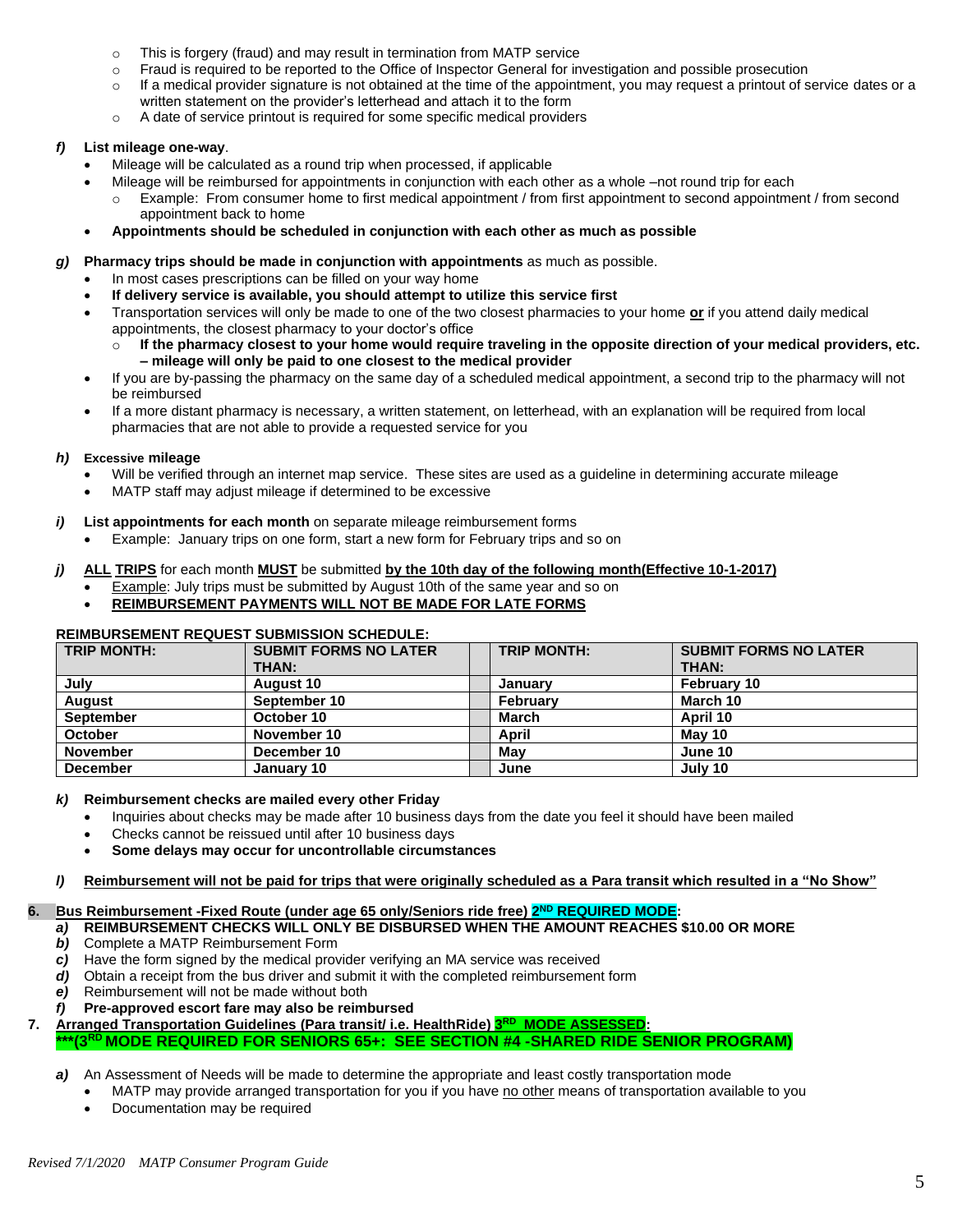#### *b)* **Once enrolled in MATP:**

- Call MATP up to (1) month in advance, but no later than 72-business hours (3 business days) **before** the appointment date to schedule transportation
- Appointments that are on-going every week, may be scheduled a month at a time
- **Effective 7/1/11, calls received after 3:30 p.m. will be considered the next business day**

# *c)* **PLEASE FOLLOW THE SCHEDULE BELOW FOR OUT-OF-COUNTY TRANSPORT REQUESTS (EXPANSION 7/1/15)**

- Group transports will be scheduled based on location, destination and times
- **Your pick up times may change as needed to ensure all riders reach their destinations**
- **Prepare for extended travel time**
- o Take a lunch/snacks
- o Take medications

# **\*EFFECTIVE JULY 1, 2015, THE SERVICE AREA AND THE SCHEDULE FOR OUT-OF-COUNTY RIDES WILL BE AS FOLLOWS:**

**Monday, Tuesday, Wednesday, Friday**

**Butler, Cameron, Centre, Clinton, Elk, Jefferson and Allegheny** 

**Added effective 7/1/15: Clarion, Armstrong, Westmoreland and Montour**

**Tuesday, Wednesday, Thursday Blair, Cambria, Indiana**

**Saturday, Sunday Dialysis and Methadone Clinics as needed**

**MEDICAL APPOINTMENTS MUST BE MADE BETWEEN THE HOURS OF 8:00 AM AND NO LATER THAN 4:00 PM**

**THE NEW SCHEDULE DOES NOT AFFECT YOUR TRIPS TO MEDICAL APPOINTMENTS WITHIN CLEARFIELD COUNTY**

*d)* **If you have scheduled transportation for a surgery appointment without a time**,

- Call the transporter with the scheduled time by **6:00 p.m**. the day **PRIOR** to the trip
- If **no time is given by 6:00 p.m**., transportation arrangements **will be cancelled**

#### *e)* **Holiday closings are NOT a business day**

- Please refer to the Holiday List in this packet
- Allow extra days in advance to schedule your appointments
- Transportation schedules are sent to the transportation providers earlier

#### *f)* **Scheduling Transportation**: (**Be certain of dates and times before calling to schedule)**

- Have **ALL** information available when calling:
	- o Your full name
	- o The full name whom the appointment is for
	- o Your phone number ( Agency does **NOT** have caller ID )
	- o Appointment dates (Example: "August 1st; **do not** say "next Monday")
	- o Appointment times
	- o Name of the Medical Provider (the medical facility **and** with spelling of doctor's name)
	- o If for hospital testing:
		- what department
		- what doctor ordered the test
	- o Address/phone number of the Medical Provider
	- $\circ$  State if you have an escort to go with you to the appointment documentation may be required
	- $\circ$  State special needs that you have so that we may set up the appropriate transportation
		- Wheelchair, walker, cane oxygen, etc.(documentation may be required)
	- Assists with scheduling appropriately for your needs • Without complete information, transports cannot be scheduled
- Without complete information, you risk not receiving transportation
- MATP staff will call to confirm your transportation has been scheduled
	- o Appointment information is read back to you.
		- o If incorrect, make the necessary changes at that time.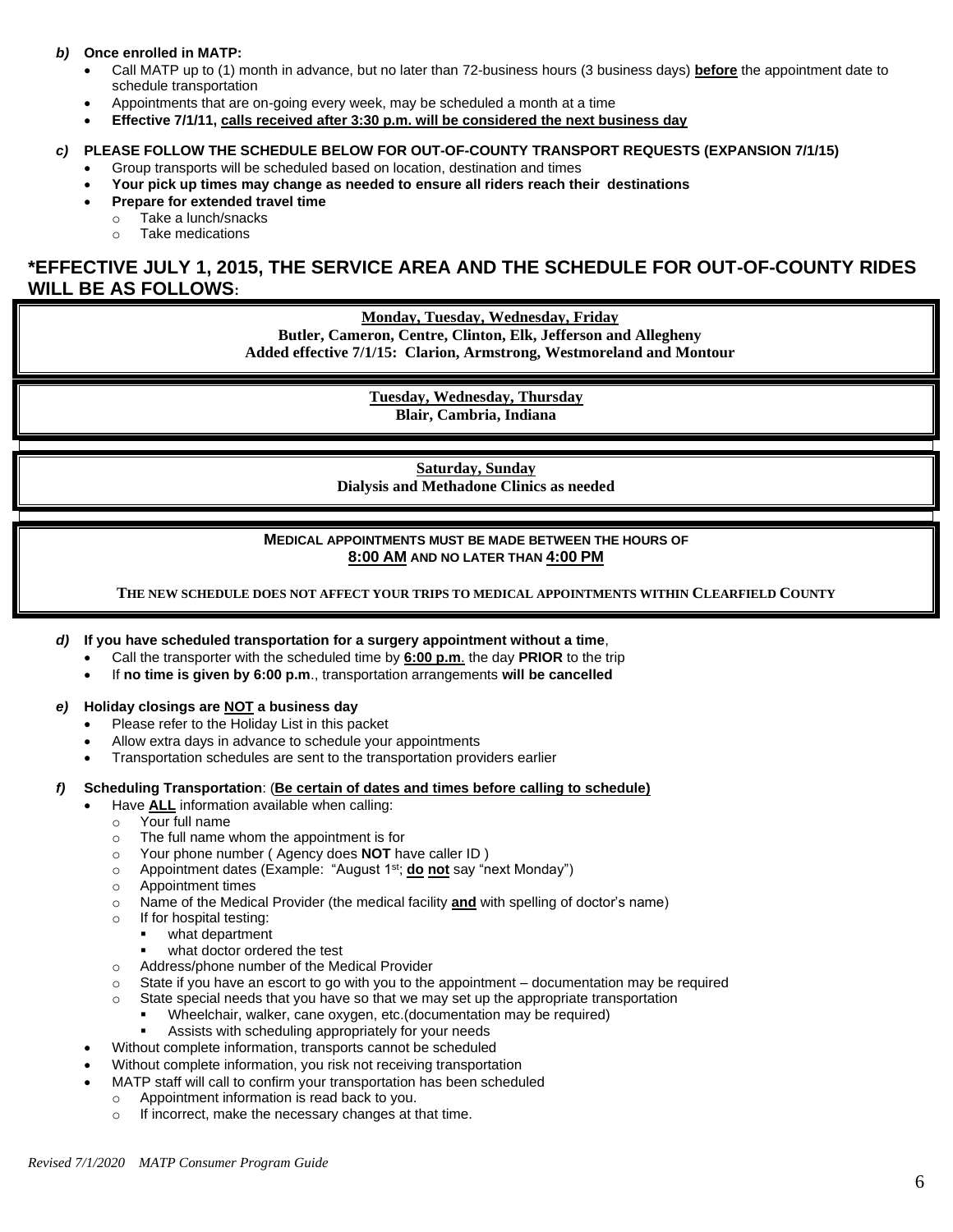• **\*If you do not receive a medical service on the date you scheduled transportation, payment cannot be made to the transporter**

o You may be responsible for this payment

• Keep a record of the transporter that was confirmed with you

#### *g)* **Pick up times**

- The transporter will contact you normally the day prior to your appointment
- **If have not heard from the transporter by the day before your appointment, contact them to ask for a pick up time**

#### *h)* **Be ready at least 15 minutes prior to the pick up time**

- You must be ready when the vendor arrives
	- They are not required to wait, honk the horn, knock on your door or call upon arrival
	- o It's your responsibility to watch for them
	- o Be ready to board the vehicle
- The vendor may:

.

- o **drop you off 2.5 hours before your appointment**
- o **pick you up no later than 2.5 hours after your appointment ends**

#### *i)* **Trip Report**

- The driver will give you a Trip Report form to complete and sign
- Have the medical provider also sign the form, verifying a MA medical service was received.
- Return the signed form to the driver
- You will **not** need to complete a separate MATP Reimbursement form
- If the trip is one-way, you must return the form to the vendor that transported you or mail the form to Central PA Community Action
- Failure to submit the Trip Report **within seven days after the trip**, transportation services may be denied until the form is received
- Payment for your transportation cannot be paid until the form is received

#### **8. Spend Down Consumers**:

- *a)* Make sure your MA is active and eligible for the dates you are scheduling
	- **Payment CANNOT be paid for transportation services on dates you are not eligible**

#### **9. Urgent Care**

- *a)* Is **NOT** for emergency needs Call 911
- *b*) Urgent Care transport includes:
	- Discharges from a hospital
	- The medical provider states the necessity to see you **within 24-hours** to prevent a more serious condition and/or hospitalization
	- **This does not include premade appointments that were not scheduled for transportation in adequate time**

# *c)* To schedule Urgent Care transportation **during normal business hours**:

- Call your MATP scheduling staff person to arrange transportation
- The medical provider **MUST** call MATP staff to confirm the medical urgency
- Valid requests for Urgent Care transport will be set up within 3-hours of consumer requests. This standard does not apply to afterhours service, weekends or hospital discharges.
- **If you cannot reach MATP staff, call our toll free number 1-800-822-2610 and press "0" for the receptionist to have staff paged for Urgent Care**
- *d)* To schedule Urgent Care transportation **after hours and on weekends or holidays:** 
	- Health Ride has been preauthorized to provide Urgent Care transportation after normal business hours
	- The medical provider **MUST** call **Health Ride's answering service directly to confirm the medical urgency (before and after business hrs. of 7:00 a.m.-5:30 p.m. call 1-800-827-7792). Transportation will not be provided without the medical provider's confirmation.**
	- You may also need to contact Health Ride with address information, etc.

#### **10. Canceling transportation:** (**DO NOT CANCEL WITH THE VAN DRIVER**)

- *a)* **Cancelling (1) day prior or on the day of your scheduled transport**, **PLEASE** contact the transportation company **OFFICE no later than 1-hour prior to the pick-up time (this includes return home pickups also)**
- *b)* **Cancelling (2) days or more prior to the day of your scheduled appointment**, **PLEASE** contact MATP staff to cancel. The transporters will not have your transport schedule yet
- *c)* Phone numbers for all subcontracted transportation providers are listed in this packet. If you do not cancel properly, it will be a **NO SHOW**
- *d)* **Excessive No Shows, Suspensions and/or Cancellations, may result in a change of services to mileage reimbursement only or a possible termination from MATP for misuse of services or non-compliance of program policies. (\*added 8/2/12)**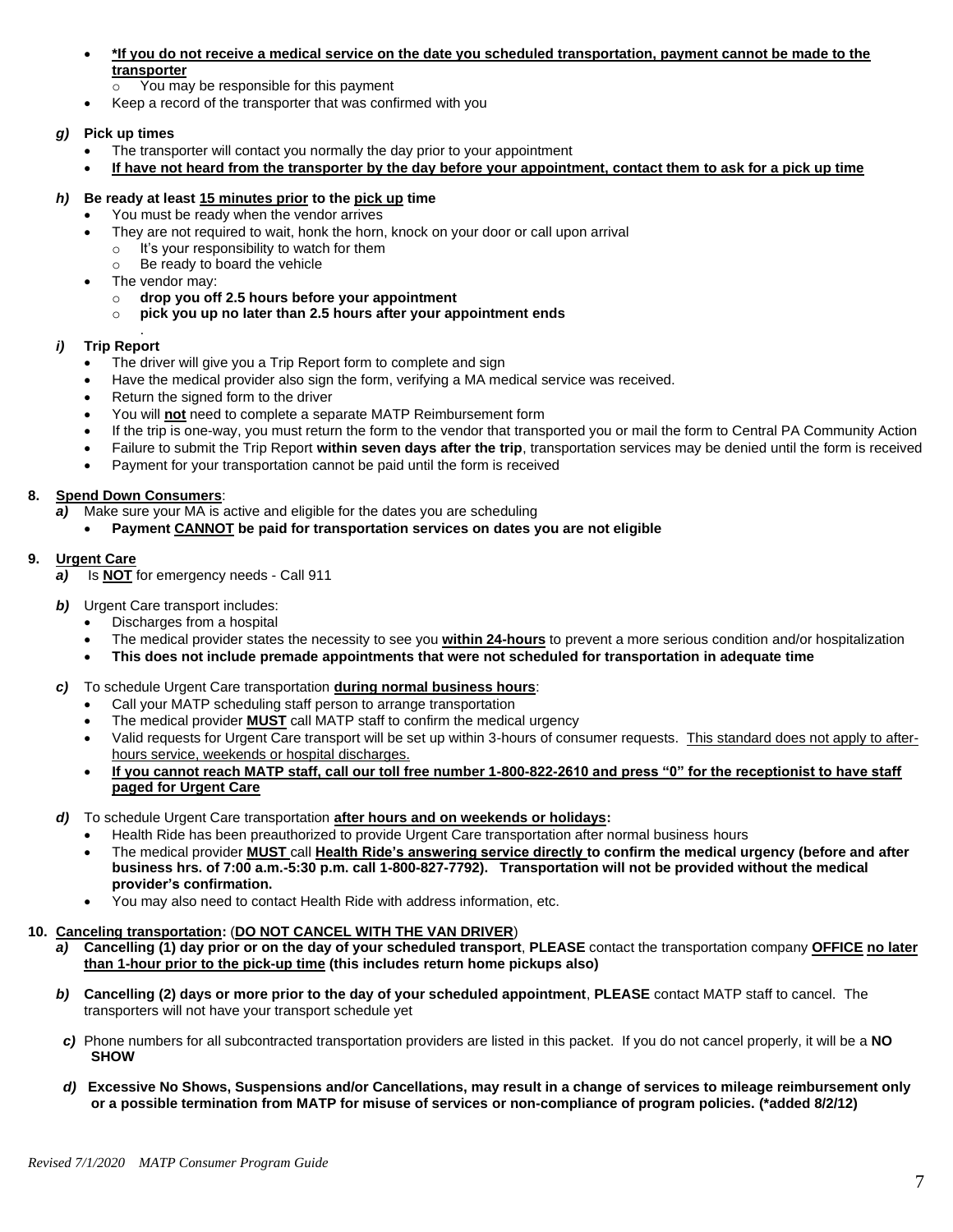# **11. Escort Policy:**

*a)* You may bring someone to ride with you at no cost to you in the following situations:

- If you are under 18 (encouraged);
- If you cannot travel independently, or you need assistance due to age,
- Illness, physical or mental disability (documentation may be required)
- If you do not speak English and you need someone with you to interpret.
- Other situations will be assessed on a case-by-case basis

*b)* **(Effective 10/1/14)** When an escort is requested and approved to ride with a consumer for transport and the escort is not present at the time of pickup at the consumer's home,

- The transport will be refused for safety purposes
- The transport will be considered a no show

#### **12. No Show / Call Ahead Policy:**

Clearfield County MATP has the right and responsibility to reduce services for excessive no-shows and other inappropriate behavior.

- **NO SHOWS:** 
	- A warning letter for each no show offense will be mailed to you
	- **Disputes of a notice received must be made within 10 days after the date of the notice**
	- **After the 10th day, the agency's action stands as noted and will NOT be changed**
	- **Documentation of an emergency situation for no shows will be required to waive a no show**
- **CALL AHEAD POLICY:**

 **You must call the day before your scheduled appointment to (814) 765-1551 extension 1195 no later than 2:00 pm to confirm you are keeping your appointment. If you fail to call later than 2:00 pm your appointment will be cancelled without notification.**

**After an assessment you will be assigned one of the three options below:**

- **Any No Shows starting November 1, 2016 will result in a change in the way you schedule your appointments:** 
	- **1) Scheduling appointments one week at a time or one appointment at a time:**
	- **2) Calling the day before your scheduled appointment to confirm you are keeping that appointment (the Call Ahead Policy).**
	- **3) Your mode of transportation will be reduced to mileage/bus reimbursement for an undetermined amount of time.**

#### *Further noncompliance of these (3) options a warning letter will be sent.*

*1 st No show a warning letter will be sent*

*2 nd No Show within 90 day period a letter will be sent and you will go on the Call Ahead Policy for 30 days*

*3 rd No Show within 90 day period a letter will be sent and you will go on the Call Ahead Policy for 60 days*

*Upon the next no show within a 90 day period a warning letter will be sent and your mode of transportation will be reduced to mileage/bus reimbursement for an undetermined amount of time.*

#### **13. Sanction Policy:**

Clearfield County MATP has the right and responsibility to reduce services or sanction passengers.

#### **a) Reduction of services or termination from MATP services may result from the following (but not limited to):**

- fraud or misuse of services
- giving false household information
- giving false medical appointment information
- withholding information
- inappropriate behavior

#### **b) Inappropriate behavior:**

- A consumer may be suspended from the MATP for inappropriate behavior.
- Transportation services may be stopped for at least 15 days, depending on the severity of the offense.
- Inappropriate behavior includes but is not limited to:
	- o loud, boisterous and/or obscene or offensive language;
	- $\circ$  disruptive behavior or any behavior that jeopardizes safety of any occupant of the vehicle or anyone in the MATP office
	- o being under the influence of alcohol or controlled substances;
	- $\circ$  violations of moving vehicle safety requirements or leaving the vehicle before the designated drop-off point;
	- $\circ$  implied threats or physical action, either verbal or with weapons, toward other passengers, drivers or administrative staff;
	- $\circ$  property damage or threat of damage to the vehicle and/or equipment related to the MATP.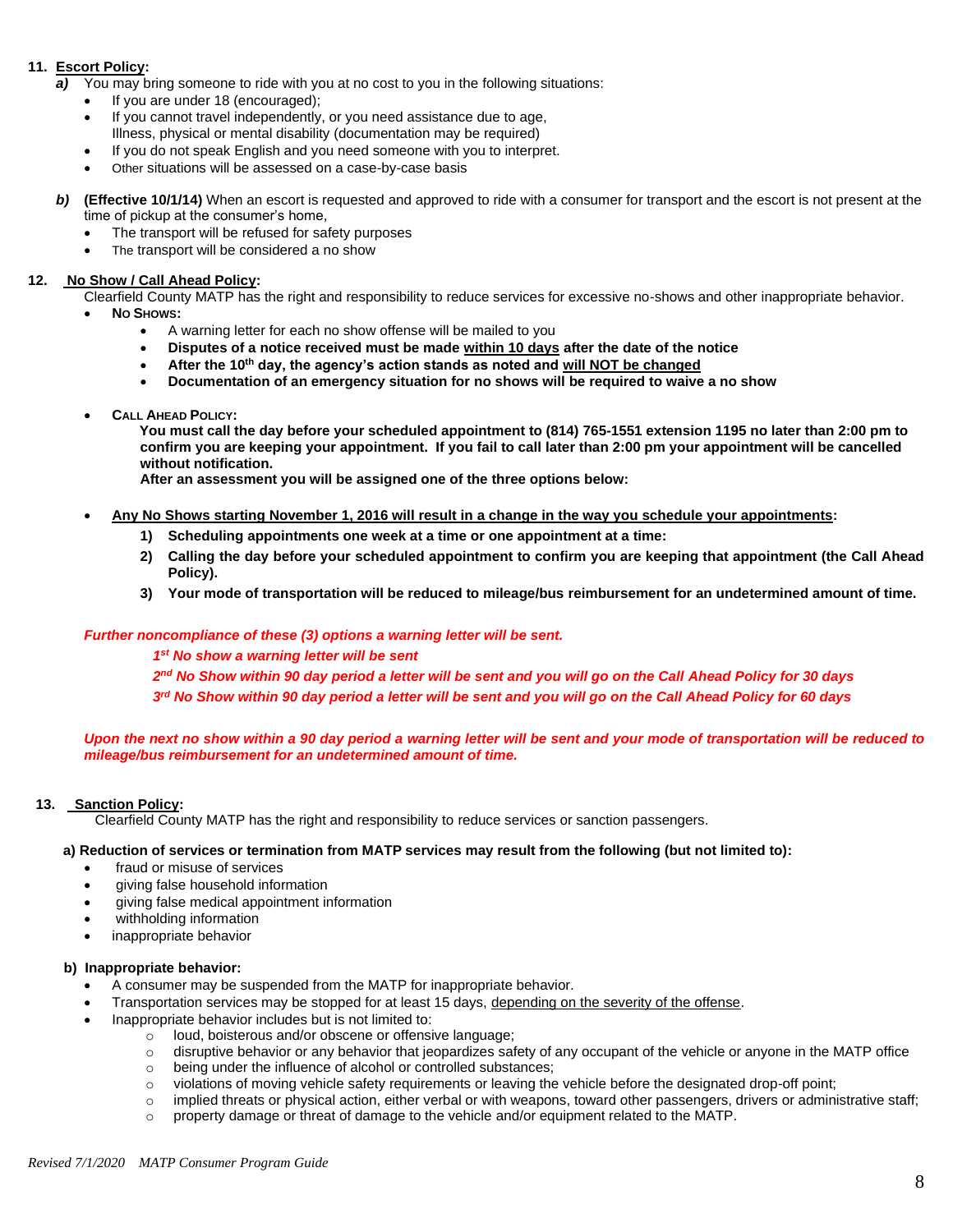o theft or damage of personal property belonging to other passengers, drivers or staff.

# **c) If a suspension occurs for inappropriate behavior, the following will occur (depending on the severity of the offense):**

- 1st offense:
	- $\circ$  Consumer will receive a written warning that transportation services are in danger of being suspended.
- 2nd offense:
	- $\circ$  Consumer will receive a Written Notice that services will be suspended for at least (15) days, beginning (10) days after the date on the form
	- o **Or** until an escort can ride along during the suspension (unless mileage reimbursement is enforced)
	- $\circ$  Should inappropriate behavior continue with an escort present or after reinstatement, the consumer will receive a third offense notice
- 3rd offense:
	- $\circ$  Consumer will receive a Written Notice that services will be suspended for a period of at least (30) days, beginning 10 days after the date on the form.
	- o If after 30 days the passenger wishes to be reinstated in MATP, the consumer **must** have an escort ride along for every trip thereafter unless mileage reimbursement is enforced).
	- $\circ$  Should inappropriate behavior continue when an escort is present, the consumer may be denied transportation services through the Clearfield County MATP.

#### **NOTE: Clearfield County MATP may deviate from any of the above order of outlined inappropriate behavior steps. Given the severity of the offense, immediate termination may be implemented.**

#### **14. Appeals Process:**

- *a)* A written notice is required if your request for services is denied.
- **b)** A written notice in advance is required if services are being changed or terminated.
- *c)* The notice will list the reason for the denial, the effective date and your rights to appeal
- *d)* **Free legal assistance is available if you need help with an appeal** by contacting your local legal services office
	- Mid-Penn Legal Services at 765-9646
	- Pennsylvania Health Law Project at 1-800-326-9177.

#### **15. Complaint Process:**

A complaint is an issue, dispute or objection you have about our agency, the coverage, operations or policies of MATP. The following steps should be taken:

- Complaint about services, staff treatment, or about our policies and procedures:
	- o Contact the MATP Transportation Supervisor

o Complaints will be documented and a response of resolution will be made to you verbally or written within 10 business days.

- If not satisfied with the resolution of the complaint:
	- Contact Michelle Stiner, Director of Operations & Finance at 1-800-822-2610 or send your complaint in writing to: Central PA Community Action, Inc., P.O. Box 792, Clearfield, PA 16830
	- o A response will be made to you in writing within 10 business days
- If the complaint still has not been resolved:
- o The complaint will be forwarded to the Office of Medical Assistance Programs, Harrisburg.

#### **16. MATP Contact Information:**

| <b>Main Office:</b><br>Mailings: | *business hours: the receptionist operates switchboard 8:00 a.m. - 4:00 p.m.<br>Central PA Community Action, Inc.<br>P.O. Box 792, 207 E. Cherry Street<br>Clearfield, PA 16830<br>814-765-1551 / 1-800-822-2610 |
|----------------------------------|------------------------------------------------------------------------------------------------------------------------------------------------------------------------------------------------------------------|
| <b>MATP Staff:</b>               | Fax: 814-765-2218 / 814-765-4306                                                                                                                                                                                 |
|                                  |                                                                                                                                                                                                                  |
| Robin H.                         | <b>Transportation Supervisor</b>                                                                                                                                                                                 |
| (Ext. 1111)                      | MATP operations, enrollments, scheduling, processing, complaints, questions, denials/sanctions, appeals & reports                                                                                                |
| <b>Shirley</b>                   | <b>Transportation Scheduler</b>                                                                                                                                                                                  |
| (Ext. 1106)                      | Enrollments, scheduler (A-L), data entry, denials/sanctions                                                                                                                                                      |
|                                  | (Calls after 3:30 p.m. will be considered the next business day).                                                                                                                                                |
| <b>Madison</b>                   | <b>Transportation Scheduler</b>                                                                                                                                                                                  |
| (Ext. 1101)                      | Enrollments, scheduler (M-Z), data entry, denials/sanctions                                                                                                                                                      |
|                                  | (Calls after 3:30 p.m. will be considered the next business day).                                                                                                                                                |
|                                  | <b>Transportation Scheduler / Enrollments</b>                                                                                                                                                                    |
| Penny                            | <b>Transportation Processor</b>                                                                                                                                                                                  |
| (Ext. 1118)                      | Enrollments, processes reimbursement payments and public invoices, data entry, back up for<br>transportation schedulers                                                                                          |
| <b>Enrollment Line</b>           | (Ext 1197) Let your name and number and we will call to enroll you.                                                                                                                                              |
|                                  |                                                                                                                                                                                                                  |